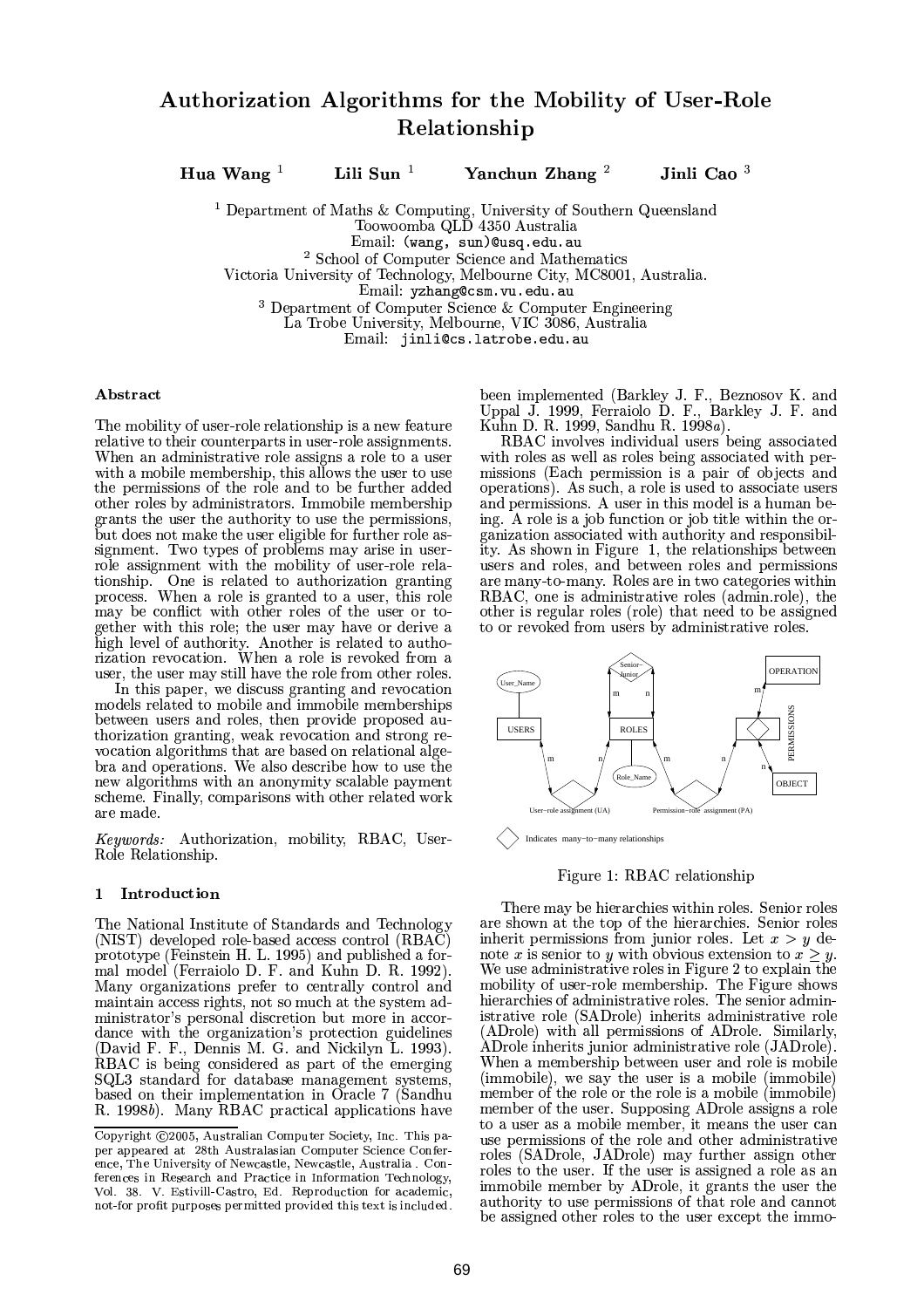

Figure 2: Hierarchies of administrative roles

However, there is a consistency problem when using RBAC management (Sandhu R. and Park J. S. 1998). For instance, if there are hundreds of roles and thousands of users in a system, it is very difficult to maintain consistency because it may change user's authorization level, or imply high-level confidential information when more than one role is requested and granted.

In this paper, we analyze authorization granting and revocation models with the mobility of user-role assignment. Then we develop authorization algorithms to check conflicts and therefore help allocate the roles without compromising the security. The algorithms are based on relational structure, relational algebra, which has a set of complete and sound axioms. As far as we know, this is the first kind of work in this area to provide authorization algorithms for role allocation and conflict detection within mobility of memberships.

The paper is organized as follows. In the next section, we consider the mobility of user-role relationship and the problems related to role assignment and revocation. An authorization granting algorithm and revocation algorithms with relational algebra are developed in section 3. In section 4, we review an anonymity scalable electronic commerce payment scheme and then apply the formal authorization approaches to this scheme. Comparisons with related work are discussed in section 5 and the conclusions are in section 6.

#### Motivation and problem definitions  $\boldsymbol{2}$

Two issues are needed to address in user-role assignment. The first is to control the roles that an administrative role has authority over. Figure 3, for example, shows the administrative role (ShopSO) which co-exists with roles SHOP, SELLER etc. ShopSO<br>controls roles say SHOP, SELLER, and AUDITOR in a shop. The second is to control which users are eligible with membership of these roles.

There are two kinds of membership between users and roles, namely mobile and immobile. When a user is assigned a role with mobile membership by an administrative role, the user is authorized to use the permissions of that roles and he/she is eligible to further accept other roles. A user with an immobile membership of a role only gets the permissions of that role and cannot be assigned other roles.

This distinction between mobile and immobile memberships can be very important in practice (Oh<br>S. and Sandhu R. 2002, Sandhu R. and Munawer Q. 1999). For example, in a University, a guest can be granted immobile membership in a role as an observer by an administrative role but cannot be granted a staff role by administrative roles. Therefore, the guest



Figure 3: Administrative role and role relationships in a shop

is able to visit the University but cannot access students' data as a staff member. This can improve security of the system in the University. Another example is in a shop model mentioned above, a person under training can be assigned role SHOP as an immobile member by ShopSO and thus participate in the shop while preventing from assigning other roles (e.g. SELLER and AUDITOR) to the person. After completion of training the membership of the person can be upgraded to be mobile by ShopSO. Another example using the shop is a consultant who may grant the SHOP role as an immobile member by ShopSO. The consultant can participate in the shop and use the general resources of the shop. At the same time the immobility prevents from assigning SELLER or AUDITOR to the consultant.

These examples demonstrate that there are a lot of situations with mobile and immobile relationships between users and roles in practice. However, there are two problems that may arise in user-role assignment. They are:

Authorization granting problem - How to check whether a role is in conflict with the roles of a user when granting the role to the user as mobile or immobile member?

Authorization revocation problem - How to find whether or not a role with mobile or immobile membership of a user has been revoked from the user?

For example, Figure 3 shows the management<br>of roles SHOP, SELLER, AUDITOR and MAN-AGER by ShopSO and its junior role SaleSO. Role MANAGER inherits SELLER with its permissions. SELLER has DSD relationship with AUDITOR where DSD stands by dynamic separated duty that is a constraint specifying that a user can be authorized for two different roles but cannot act simultaneously in both (Wang H., Cao J. and Zhang Y. 2002). ShopSO can assign a user to be AUDITOR or SELLER but not both simultaneously, otherwise it compromises the security of the shop system. It is easy to find conflicts between roles when assigning roles to a user in a small database system but it is hard to find them when there are thousands of roles in a system. Our aim is to provide relational algebra algorithms to solve such problems and then automatically check conflicts when assigning and revoking. For convenience, we recall some basic definitions from paper (Wang H., Cao J. and Zhang Y. 2002) with no further explanation.

Let  $D$  be a database with a set of relations  $REL$ , and a set of attributes  $A$ .  $REL$  includes ROLES, USERS, Can-assign, Can-revoke, SEN-JUN,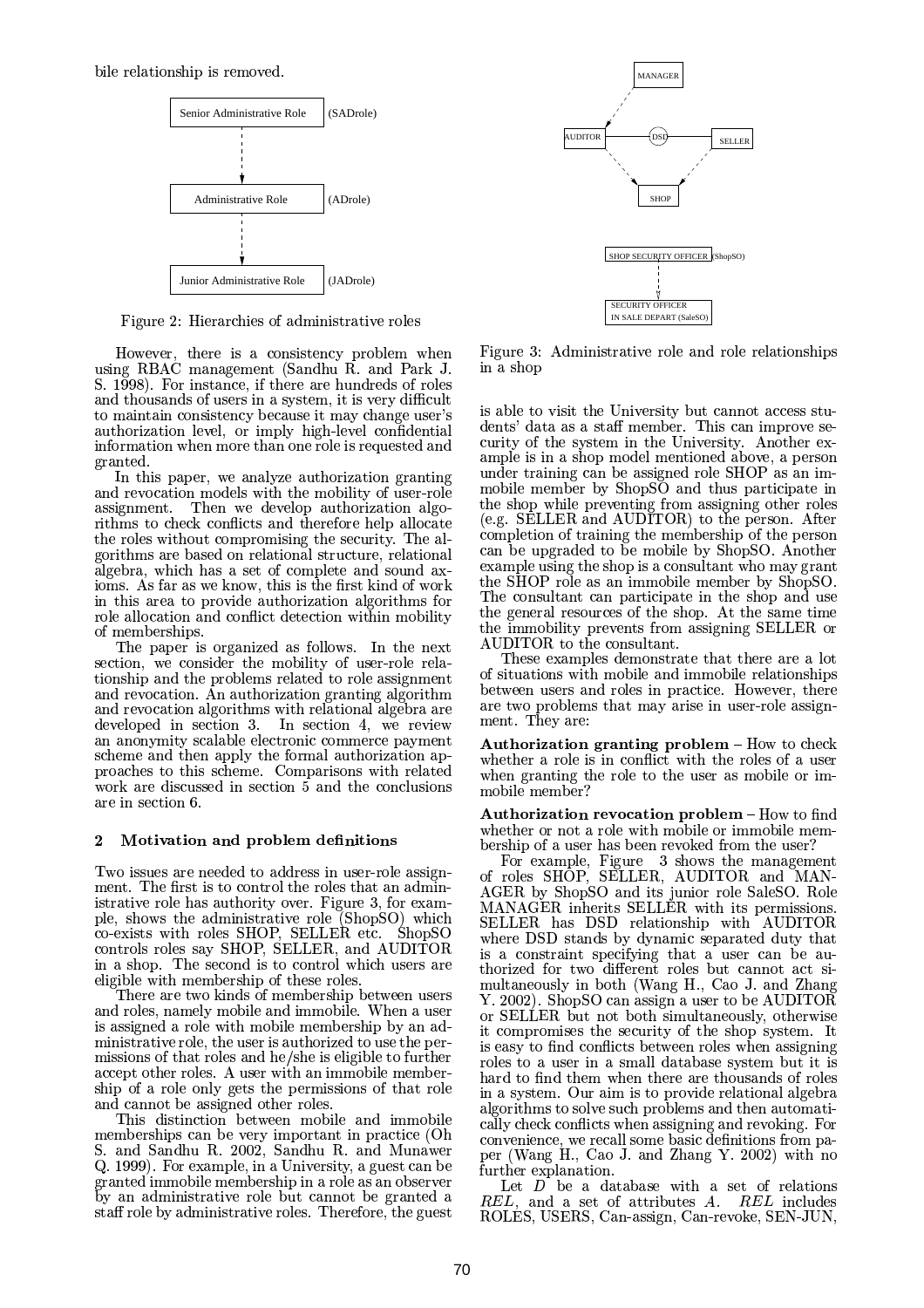and Role-User etc. A includes attributes such as Role-Name, UserID, UserName etc from the relations.  $R_1$ is the set of roles  $R_1 = \{r_1, r_2, ..., r_n\}$ ; U is the set of users  $U = \{u_1, u_2, ..., u_l\}.$ 

Some relations in set REL are detailed below.

ROLES - This relation has  $(n+1)$  attributes when there are  $n$  roles.

The first attribute, RoleName is the primary key for the relation, and represents the name of a role. From the second attribute to  $(n + 1)$ th attribute, it describes the state of conflicts with the RoleName<br>in the relation and its domain is  $\{-1, 0\}$ , where  $-1$ means conflicting with the RoleName and '0' means not.

The ROLES relation in Figure 3 is in Table 1. The attribute SELLERC shows whether the role SELLER is conflicting with the RoleName in the relation or not. For instance, in the third tuple, a user with role SELLER has conflicts with the role AUDITOR.

| RoleName       | MANAC | AUDC | <b>SELLERC</b> | <b>SHOPC</b> |
|----------------|-------|------|----------------|--------------|
| M A N A GER.   |       |      |                |              |
| <b>AUDITOR</b> |       |      | $\equiv$       |              |
| <b>SELLER</b>  |       | -    |                |              |
| SHOP           |       |      |                |              |

Table 1: The relation ROLES in Figure 3

Note that it is not necessary to distinguish mobile and immobile roles in the ROLES relation.

USERS - This relation has two attributes {UserID, UserName }, UserID is the identity of a user and User-Name, which domain is the set of a list of users in the system. UserID and UserName are recorded for each user. UserName is the primary key for the table. For example, there are two users David and Tony in the system of Figure 3. The USERS relation is in Table

| UserID | UserName |
|--------|----------|
| 0001   | David    |
| 0002   | Tony     |

Table 2: The relation USERS in Figure 3

SEN-JUN - This is a relation of roles in a system. Senior is the senior of the two roles. Table 3 expresses the SEN-JUN relationship in Figure 3.

| Senior        | Junior         |
|---------------|----------------|
| MANAGER       | <b>AUDITOR</b> |
| MANAGER       | SELLER         |
| MANAGER       | SHOP           |
| <b>SELLER</b> | SHOP           |
| AUDITOR.      | SHOP           |

Table 3: SEN-JUN table in Figure 3

ROLE-USER - Defines a relationship between USERS and ROLES {RoleName, UserName}.

RoleName is a foreign key RoleName in the ROLES. It explains a role is assigned to a user.

UserName is a foreign key UserName from the USERS.

Suppose MANAGER is assigned to user Tony and SELLER to user David, Table  $\overline{4}$  expresses the ROLE-USER relationship.

It is easy to know a role set associated with a<br>user from ROLE-USER. Therefore, the authorization granting problem can be changed to whether a role is conflicting with a set of roles  $R$  or not.

| RoleName | UserName |
|----------|----------|
| MANAGER  | Tony     |
| SELLER.  | David    |

Table 4: ROLE-USER table

### Authorization granting and revocation al-3 gorithms based on relational algebra

We now propose granting and revocation algorithms based on relational algebra. A user's membership in a role can be mobile or immobile. Mobile membership of user  $u$  in role  $x$  means that  $u$  can use permissions of the role  $x$  and  $u$  can also be put into other roles. Immobile membership of user  $u$  in role  $x$  means that  $u$ can use permissions of role  $x$  but cannot be put into other roles. Each role  $x$  is separated into two subroles  $Mx$  and  $IMx$ . Membership in  $Mx$  is mobile while membership in  $IMx$  is immobile. Assignment of  $Mx$  to a user specifies that the user has a mobile membership of x. Similarly, assignment of  $IMx$  to a user specifies that the role  $x$  is an immobile member of  $u$ .

The explicit members of a role  $x$  is the set of users  $\{U|(U,x)\in UA\}$  and the implicit members of role x is the set of users  $\{U|\exists x' > x, (U, x') \in UA\}$  where  $UA$  is user-role assignment. Based on the mobile and immobile membership with the notion of explicit and implicit membership, there are four kinds of user-role<br>membership for a given role  $x$  (Sandhu R. and Munawer Q. 1999).

- 1. Explicit Mobile Member EMx  $EMx = {u, |(u, Mx) \in UA}$
- 2. Explicit Immobile Member EIMx  $EIMx = \{u, |(u, IMx) \in UA\}$
- 3. Implicit Mobile Member ImMx  $Im Mx = \{u, |\exists x' > x, (u, Mx') \in UA\}$
- 4. Implicit Immobile Member ImIMx  $ImIMx = {u, |\exists x' > x, (u, IMx') \in UA}$

A user may have all four kinds of membership in a role at the same time. However, we limit strict precedence amongst these four kinds of membership as follows:

$$
EMx > EIMx > ImMx > ImIMx
$$

Therefore only one of the membership is actually in effect at any time even though a user has multiple kinds of membership in a role. Before introducing use-role assignment with mobile and immobile relationships we interpret the concept of prerequisite conditions.

A prerequisite condition is evaluated for a user  $u$ by interpreting role  $x$  to be true if

 $u \in EMx \vee (u \in Im Mx \wedge u \notin EIMx)$ 

and  $\bar{x}$  to be true if

 $u \notin EMx \wedge u \notin EIMx \wedge u \notin ImMx \wedge u \notin ImIMx$ 

In other words  $x$  denotes mobile membership (explicit or implicit) and  $\bar{x}$  denotes absence of any kind of membership.

For a given set of roles  $R$  let  $CR$  denote all possible prerequisite conditions that can be formed using the roles in  $R$ . Not every administrator can assign a role to a user. The following relations provide what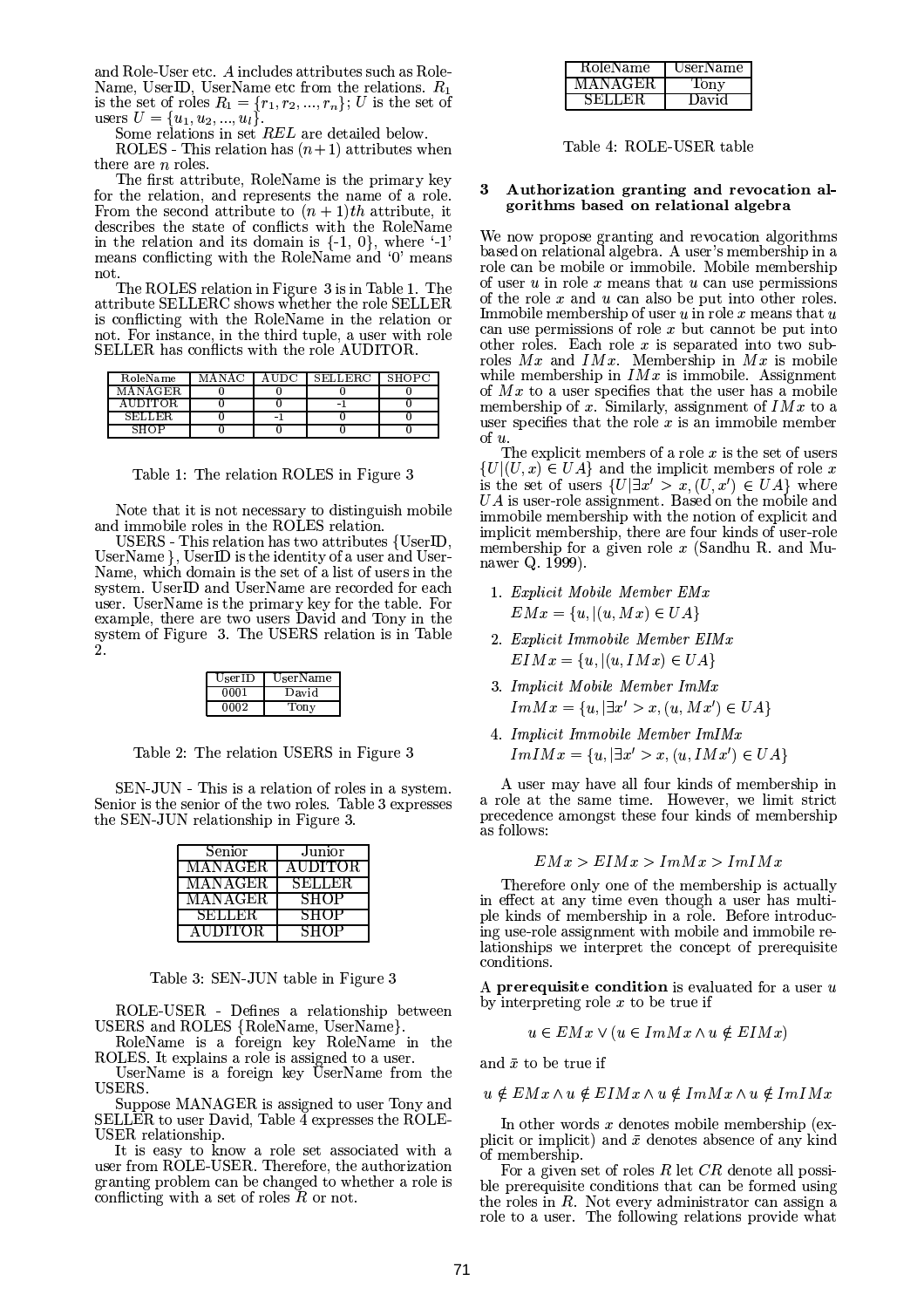roles an administrator can assign mobile members or immobile members with prerequisite conditions.

**Can-assign-M** is a relation of  $\subseteq AR \times CR \times 2^R$ which is used for user-role assignments as mobile<br>members, where AR is a set of administrative roles. On the other hand, user-role assignments as immobile members are authorized by the relation Can-assign-IM  $\subseteq AR \times CR \times 2^R$ 

User-role assignment (UA) is authorized by  $Can$  $assign-M$  and  $Can-assign-IM$  relations. Table 5 and Table 6 shows the Can-assign-M and Can-assign-IM relations with the prerequisite conditions in the example.

| Admin.role | Prereq.Condition     | Role Range |
|------------|----------------------|------------|
| ShopSO     |                      | {SHOP}     |
| ShopSO     | SHOP ASELLER         | {AUDITOR}  |
| ShopSO     | SHOP $\land$ AUDITOR | {SELLER}   |

Table 5: Can-assign-M in the example

| A dmin.role | Prereg Condition | Bole Range |
|-------------|------------------|------------|
| ShopSO      |                  | ${SHOP}$   |

of  $Can-assign-M$ The meaning  $(ShopSO, SHOP, {SELLER, AUDITOR})$ is that ShopSO can assign a user whose current<br>membership satisfies the prerequisite condition SHOP to be a mobile member of roles SELLER and AUDITOR. Whereas the meaning of Can-assign-IM  $(ShopSO, SHOP, {SELLER, AUDITOR})$  is that ShopSO can assign a user whose current membership satisfies the prerequisite condition SHOP to be an immobile member of roles SELLER and AUDITOR. To identify a role range within the role hierarchy, the following closed and open interval notation is used.

$$
[x, y] = \{r \in R | x \ge r \land r \ge y\}
$$
  

$$
(x, y] = \{r \in R | x > r \land r \ge y\}
$$
  

$$
[x, y) = \{r \in R | x \ge r \land r > y\}
$$
  

$$
(x, y) = \{r \in R | x > r \land r > y\}
$$

Supposing an administrator role (ADrole) wants to assign a role  $r_i$  to user u with a set of roles R which may include mobile and immobile members. The roles  $r_j$  cannot assign to u if there is an immobile role in  $R$ . It is easy to check whether an immobile role exists in  $R$  or not. Therefore we only discuss  $R$  without any immobile role. The role  $r_j$  may be assigned as a mobile or immobile<br>member if there is no conflicts between  $r_j$  and the roles in  $R$ . We discuss both mobile and immobile members in the following algorithm. The structure of the algorithm is shown in Figure 4.  $R^*$  is an extension of  $R$ ,  $R^* = \{x | x \in R\} \cup \{x | \exists x' \in R, x' > x\}.$ 

We use algebra operations selection  $\sigma$  and projec*tion*  $\pi$  in the algorithm.

# Authorization granting algorithm

Grant(ADrole,  $R, r_j$ )<br>Input: ADrole, a set of roles R and a role  $r_j$ . Output: true iff ADrole can assign role  $r_j$  to R with

no conflicts; false otherwise. Begin:

Step 1.  $/*$  Whether the ADrole can assign the role  $r_i$  to R or not \*/



Figure 4: Grant algorithm structure

Suppose  $S_{M1} = R^* \cap S_{M2}$  and  $S_{IM1} = R^* \cap S_{IM2}$ where

 $S_{M2} = \pi_{Prereg. Condition} (\sigma_{admin,role = ADrole}(Can - assign - M))$ 

 $/^{*}S_{M2}$  is the set of prerequisite conditions with ADrole in Can $assign - M^* /$ 

$$
S_{IM2} = \pi_{Prereq. Condition} (\sigma_{admin.role = ADrole} (Can - assign - IM))
$$

 $/ * S_{IM2}$  is the set of prerequisite conditions with ADrole in Can $assign{\text -}IM \ \ast/$ 

- Suppose  $r_j$  will be a mobile member of the user.
- if  $S_{M1} \neq \emptyset$ , and there exists role  $r \in S_{M1}$ , such that  $r_j \in \pi_{RoleRange}(\sigma_{\{ADrole,r\}}(Can - assign - M))$ go to step 2<br> $\begin{array}{c} \n\gamma^* r_i$  is in the range to be assigned as a mobile member by ADrole in Can-assign-M, where  $\sigma_{\{ADrole,r\}}$  is an abbreviation for  $\alpha$ dmin.role = ADrole  $\land$  prereq.condition = r<sup>\*</sup>/
- Suppose  $r_i$  will be an immobile member of  $u_i$ , if  $S_{IM1}$   $\neq$   $\phi$  and there exists role  $r \in S_{IM1}$ , such that  $r_j \in \pi_{RoleRange}(\sigma_{\{ADrole,r\}}(Can - assign - IM))$

go to step 2<br> $\frac{1}{r}$  is in the range to be assigned as an immobile member by ADrole in Can-assign-IM  $*/$ else return false and stop.

 $/*$ the admini.role has no right to assign the role  $r_i$  as a mobile or immobile member to  $R^*/R$ 

Step 2. /\*whether the role  $r_i$  is conflicting with roles in R or not<sup>\*</sup>/

for each role 
$$
r_i
$$
 in  $R$ , do  $Num_i = \pi_{r_jC}(\sigma_{RoleName=r_i}(ROLES))$ \n $/*$   $r_jC$  is an attribute that describes conflicting states of  $r_j$  with other roles  $*/$  if  $Num_i = -1$   $r_j$  is a conflicting role with  $R$ , return false; if for all  $r_i \in R$ ,  $Num_i = 0$  return true.  $/*$   $r_j$  is not a conflicting role with  $R^*/$ 

This algorithm provides a way for whether a role can be assigned as mobile or immobile member to a user. For mobile membership,  $S_{M1}$  cannot be empty while for immobile membership,  $S_{IM1}$  cannot be empty.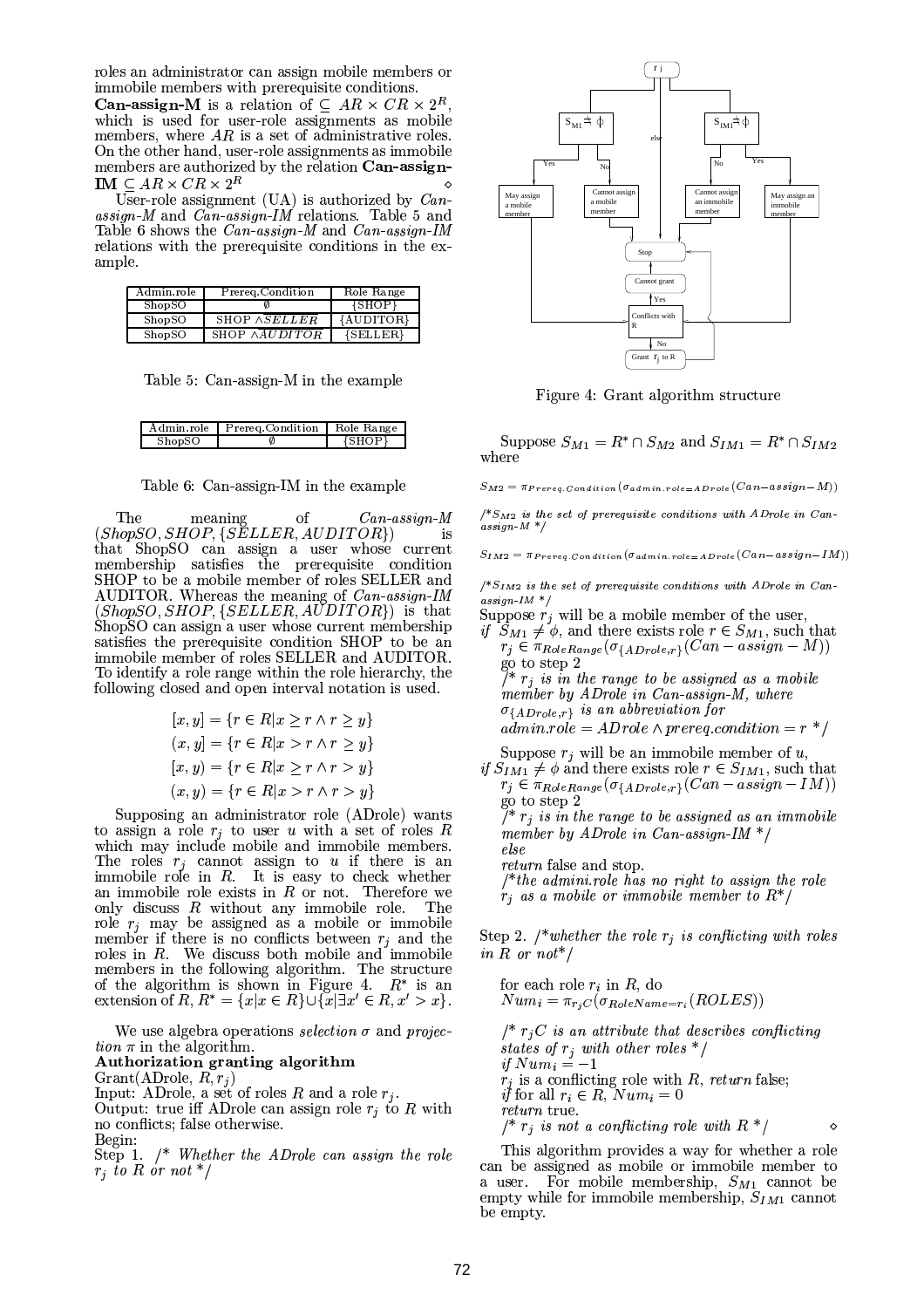|        | Admin.role Prereg.ConditionR | Role Range      |
|--------|------------------------------|-----------------|
| ShopSO | SHOP                         | [SHOP, MANAGER] |

Table 7: Can-revoke-M

|        | Admin.role   Prereq.ConditionR   Role Range |            |
|--------|---------------------------------------------|------------|
| ShopSO | <b>SHOP</b>                                 | $\{SHOP\}$ |

## Table 8: Can-revoke-IM

**Theorem 1** The authorization granting algorithm provides a solution for the authorization granting problem. It can prevent conflicts when assigning a role to a user with mobile and immobile memberships.

**Proof** Assuming ADrole wants to assign a role  $r_i$  as a mobile member to a user which associates with a role set  $R$ . While step 1 in the algorithm has checked whether the ADrole can assign the role  $r_j$  as a mobile member to the user or not, the second step has decided whether the role  $r_j$  is conflicting with roles in *R* or not. Indeed,  $r_j$  can be assigned to the user if for all  $r_i \in R_j$  *Num<sub>i</sub>* = 0. Otherwise  $r_j$  is a conflicting role with  $R$ .

The authorization granting problem is solved by the authorization granting algorithm. Now we consider revocation of user-role membership. Similar to the *Can-assign-M* and *Can-assign-IM* relations, there are *Can-revoke-M* and *Can-revoke-IM* relations between administrative roles and regular roles.

The evaluation of a prerequisite condition for the revoke model is different from the grant model. In the revoke model a revoke prerequisite condition is evaluated for a user  $u$  by interpreting role  $x$  to be true if

 $u \in EMx \vee u \in EIMx \vee u \in Im Mx \vee u \in ImIMx$ 

and  $\bar{x}$  to be true if

# $u \notin E M x \wedge u \notin E I M x \wedge u \notin Im M x \wedge u \notin Im I M x$

In our previous paper (Wang H., Cao J. and Zhang Y. 2002) the relation  $\widehat{Can} - \widehat{assign}$  involves the prerequisite conditions but  $Can - revoke$  does not. The prerequisite conditions in revocation is also important. For example, if a user Bob is a member of SHOP then ShopSO may assign Bob to any role (mobile or immobile) of the shop, namely SHOP, SELLER and AUDITOR. These assignments are governed by the relations Can-assign-M and Can-assign-IM. Suppose ShopSO does not like Bob to be a member of any role outside the shop. If Bob is assigned a role that falls outside the shop then ShopSO needs revoke him from that role. Prerequisite conditions in can-revoke are one means to provide this function.

Relations Can-revoke-M  $\subseteq$   $AR \times PCR \times 2^R$  and<br>Can-revoke-IM  $\subseteq$   $AR \times PCR \times 2^R$  show which role range of mobile membership and immobile membership administrative roles can revoke respectively, where  $AR$  is the set of administrative roles and  $PCR$ is the set of revoke prerequisite conditions.<br>The meaning of  $\mathcal{C}an$ 

 $Can$ - $reve$ ke- $M$  $(ShopSO, SHOP, [SHOP, MANAGER])$  $in$  $Ta$ ble 7 is that ShopSO can revoke mobile membership of a user from any role in [SHOP, MANAGER) who satisfies the revoke prerequisite condition SHOP. Similarly, the  $Can$ -revoke-IM in Table 8 refers to immobile membership.

Due to role hierarchy, a role  $x'$  has all permissions of role  $x$  when  $x'$  inherits  $x$ . A user with two

roles  $\{x', x\}$  still has the permissions of x if only x<br>is revoked from the user. To solve the authorization revocation problem, we need to revoke the explicit member of a role first if a user is an explicit member, then revoke the implicit member.

Following are two algorithms for revocation of role  $r_i$  from a user u by ADrole, where R is the set of roles which have been assigned to the user  $u$ . The first one is a weak revocation algorithm and another one is a strong one. The weak revocation only revokes explicit mobile or immobile memberships from  $u$  and does not revoke implicit mobile and immobile memberships but the strong algorithm revokes both explicit and implicit mobile and immobile members. The structure of weak revocation algorithm is shown in Figure 5.



Figure 5: Structure of weak revocation algorithm

### **Weak revocation Algorithm**

Weak\_revoke(ADrole,  $R$ ,  $r_j$ ) Input: ADrole, a set of roles R and a role  $r_i$ . Output: true if ADrole can weakly revoke role  $r_i$  from  $R$ ; false otherwise. Begin: Step 1:<br>if  $r_j \notin R$ ,

*return* false and stop;

 $/*$  there is no effect with the operation of the weak revocation since the user is not an explicit member of  $Mr_i^*/$ 

Step 2.  $/*$  Whether the ADrole can revoke the role  $r_i$  from R or not \*/

### Suppose  $S_{RM1} = R^* \cap S_{RM2}$  and  $S_{RIM1} = R^* \cap S_{RIM2}$ , where

 $S_{RM2} = \pi_{Prereq. \, Condition \, R}(\sigma_{admin. \, role \in ADrole}(Can-revoke-M))$ 

/\*Prerequisite conditions associated ADrole in  $Can$ -revoke- $M^*/$ 

 $S_{RIM2} = \pi_{Prereq.\,Con\,dition\,R}\left(\sigma_{a\,dmin.\,role\equiv AD\,role}(Can-revoke-IM)\right)$ 

/\*Prerequisite conditions associated ADrole in  $Can$ -revoke-IM\*/

Suppose  $u \in EMr_i$  (*u* is an explicit mobile member

of  $r_j$ )<br>if  $S_{RM1} \neq \phi$  and there exists role  $r \in S_{RM1}$ , such

 $r_j \in \pi_{RoleRange}(\sigma_{\{ADrole,r\}}(Can-revoke-M))$ Return True

/\*  $r_j$  is in the range to be revoked by ADrole in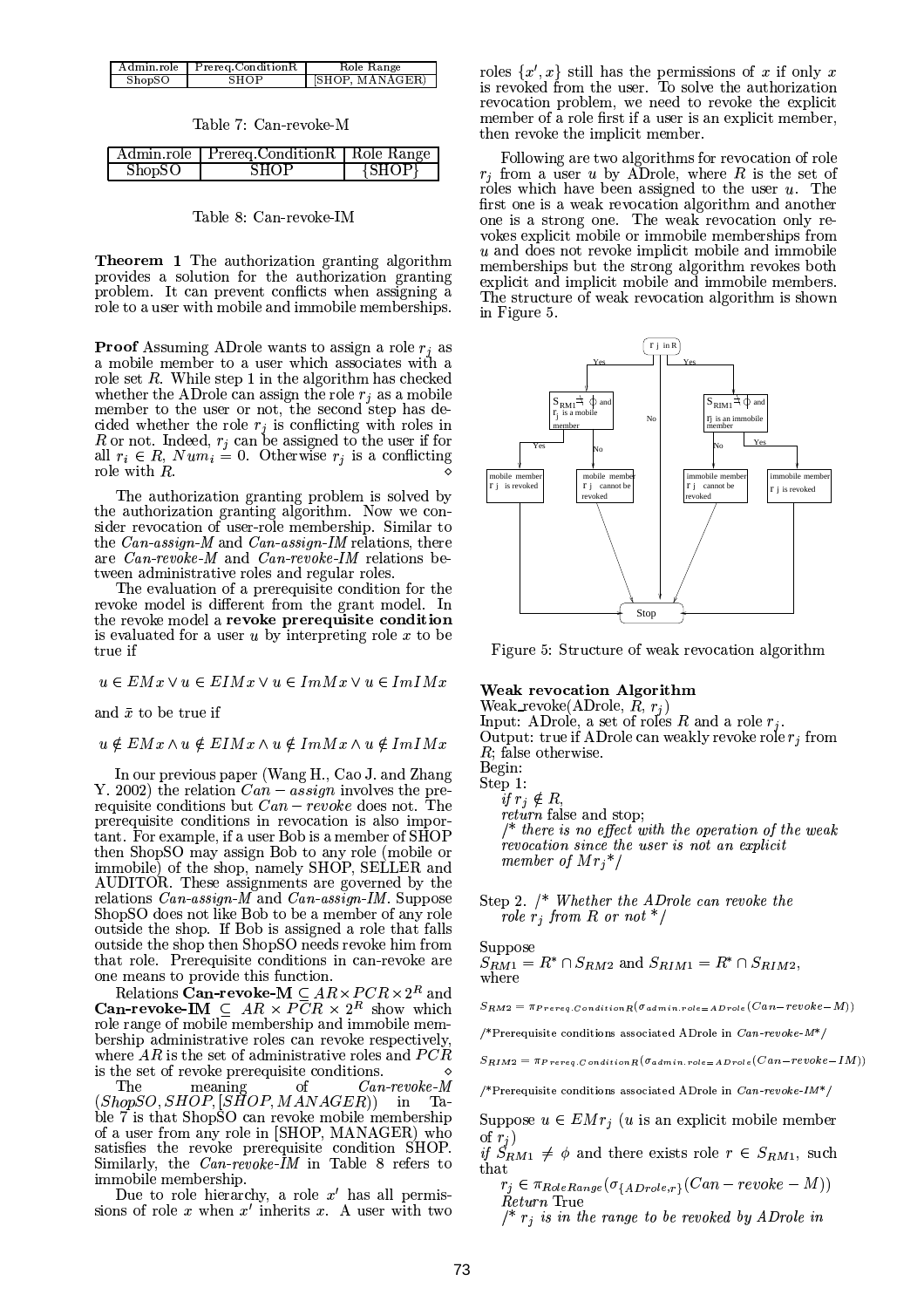Suppose  $u \in EIMr_i$  (*u* is an explicit immobile member of  $r_i$ )

if  $S_{RIM1} \neq \phi$  and there exists role  $r \in S_{RIM1}$ , such that

 $r_j \in \pi_{RoleRange}(\sigma_{\{ADrole,r\}}(Can-revoke-IM))$ Return True /\*  $r_i$  is in the range to be revoked by ADrole in

 $Can$ -revoke-IM and the immobile membership is revoked  $*$  /

else

return false and stop.

 $/*$  the admini.role has no right to revoke the role  $r_j$  from  $u^*/$ 

The weak revocation algorithm can be used to check whether an administrator can weakly revoke mobile and immobile memberships from users or not.

**Theorem 2** Roles  $r_i$  as mobile or immobile member is revoked by the weak revocation algorithm Weak revoke  $(ADrole, R, r_j)$  if the user is an explicit<br>member of role  $r_j$  and the ADrole has the right to<br>revoke  $r_j$  from the Can-revoke-M and Can-revoke-IM relations.

A user still has permissions of a role which has been weakly revoked if a role associated with the user is senior to the role revoked. To solve the authorization revocation problem, we need strong revocation which requires revocation of both explicit mobile and immobile memberships and implicit mobile and immobile memberships. Strong revocation of a user's mobile and immobile memberships in  $x$  requires the removal of not only from explicit mobile and immobile memberships in  $x$ , but also from explicit and implicit mobile and immobile memberships in all roles senior<br>to  $x$ . Strong revocation therefore has a cascading effect up-wards in the role hierarchy.

The following algorithm shows the strong revocation of  $r_j$  from a user with the role set R by an AD role.

# Strong revocation algorithm

Strong\_revoke(ADrole,  $\bar{R}$ ,  $r_j$ )

Input: ADrole, a set of roles R and a role  $r_j$ .<br>Output: true, if it can strong revoke role  $r_j$  from R; false otherwise.

Begin:

if  $r_j \notin R^*$ 

*return* false:

 $\frac{1}{\ast}$  there is no effect of the strong revocation since the user is not an explicit and implicit member of  $r_j$  \*/ else,

1. if  $r_i \in R$  is a mobile member of the user, do Weak\_revoke(ADrole,  $R, r_j$ ) as  $u \in EMr_j$  $\frac{1}{2}$   $r_i$  as a mobile member is weakly revoked \*/;

2. if  $r_i \in R$  is a immobile member of the user, do Weak\_revoke(ADrole, R,  $r_i$ ) as  $u \in EIMr_i$ ;  $\frac{1}{r}$  is weakly revoked from  $R^*$ ;

3. Suppose

 $Sen = R^* \cap \pi_{Senior}(\sigma_{Junior=r_i}(SEN-JUN)),$ for all  $y \in Sen$  with mobile membership with the user, do Weak\_revoke(ADrole, R, y) as  $u \in EMy$ ;

for all  $y \in Sen$  with immobile membership with the user, do

Weak\_revoke(ADrole, R, y) as  $u \in EIMy$ ; /\*the user is weakly revoked from all such user's<br>members  $y \in Sen$  \*/.

If all the weak revocations are successful, return true;

It should be noted that Weak\_revoke(ADrole,  $R$ ,  $r_j$ ) and Weak\_revoke(ADrole, R, y) do not work if ADrole has no right to revoke  $r_j$ . We have the following consequence.

**Theorem 3** The explicit and implicit mobile<br>and immobile members of role  $r_j$  are revoked from the user by the Strong revocation algorithm *Strong\_revoke*( $ADrole, R, r_j$ ) if the ADrole has the right to revoke  $r_j$  from the Can-revoke-M and Canrevoke-IM relations.

**Corollary 1** The authorization revocation problem is solved by the Weak revocation algorithm and Strong revocation algorithm.

In the remaining parts of this paper, the new relational algebra approaches is used with a payment scheme.

### Applications of the relational algebra algo-4 rithms

The new relational algebra algorithms are applied to a consumer anonymity scalable payment scheme (Wang H., Cao J. and Kambayashi Y. 2002) in this section. We first briefly recall the payment scheme and consider the relationships of the roles in the scheme, then analyze applications of the relational algebra algorithms.

# 4.1 Review of the anonymity scalable electronic payment scheme

The payment scheme in (Wang H., Cao J. and Kambayashi Y. 2002) provides different degrees of anonymity for consumers. Consumers can decide the levels of anonymity. They can have a low level of anonymity if they want to spend coins directly after withdrawing them from the bank. Consumers can achieve a high level of anonymity through an anonymity provider (AP) agent without revealing their private information and are secure in relation to the bank because the new certificate of a coin comes from the AP agent who is not involved in the payment process.

Electronic cash has sparked wide interest among cryptographers ((Rivest R. T. 1992, Yiannis T. 1998, Okamoto T. 1995)). In its simplest form, an e-cash system consists of three parts (a bank, a consumer and a shop) and three main procedures withdrawal, payment and deposit. Besides the basic participants, a third party named anonymity provider (AP) agent is involved in the scheme. The AP agent helps the consumer to get the required anonymity but does not involve in the purchase process. The model is shown<br>in Figure 6. The AP agent gives a certificate to the consumer when s/he needs a high level of anonymity.



Figure 6: Electronic cash model

From the viewpoint of banks, consumers can improve anonymity if they are worried about disclosure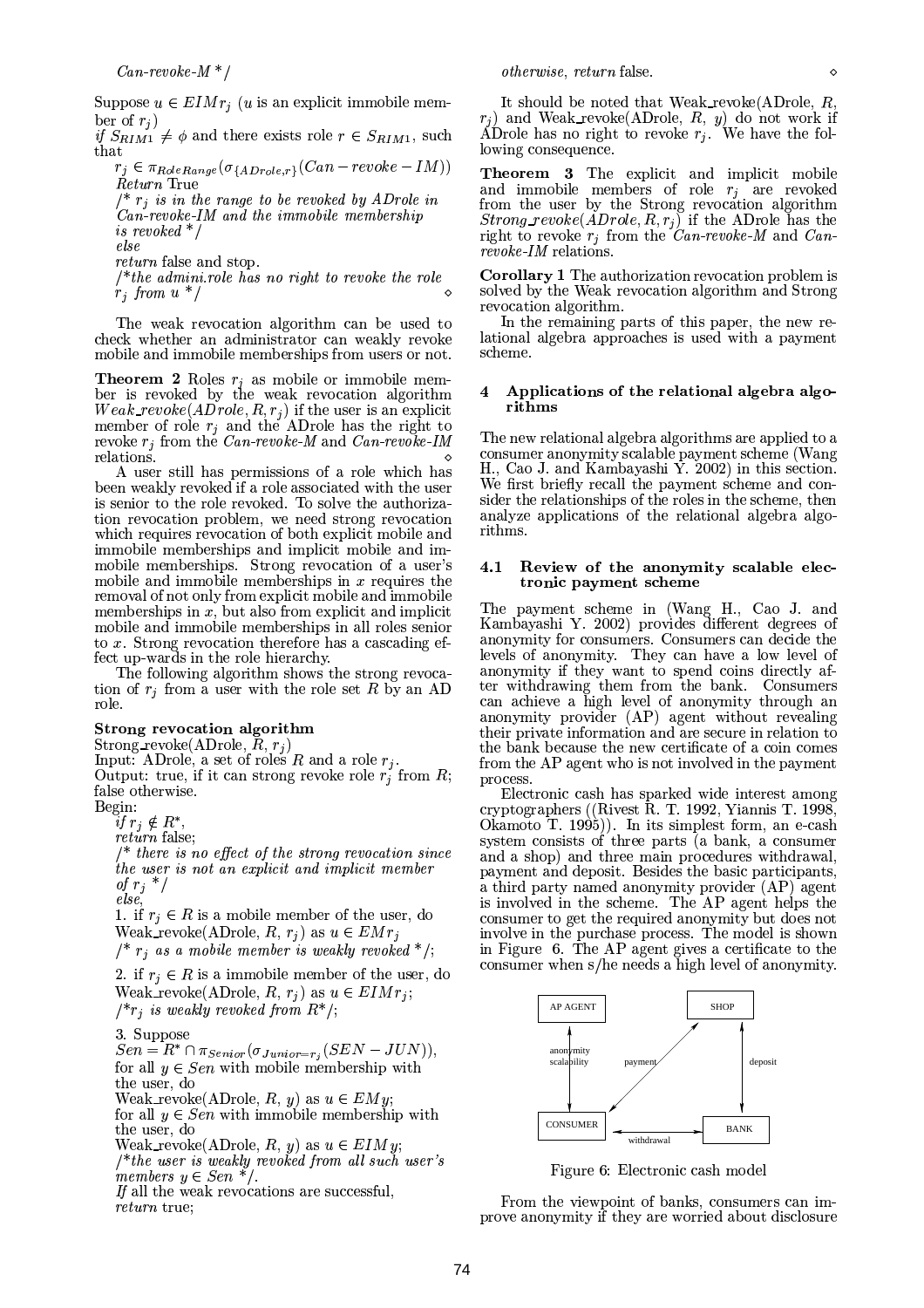of their identities. This is a practical payment scheme for Internet purchases because it has provided a solution with different anonymity requirements for consumers. However, consumers cannot get the required level of anonymity if the role BANK and AP are assigned to a user. It means the management of the payment scheme is an important issue. To simplify the management of the scheme and prevent errors in the user-role assignment, we analyze its management with the relational algebra algorithms.

### 4.2 An application of the authorization granting algorithm

We only show an application of the authorization granting algorithm since the length limitation. A hierarchy of roles and a hierarchy of administrative roles are shown in Figure 7 and Figure 8 respectively. Table 9 shows the  $Can\text{-}assign\text{-}M$  relations with the prerequisite conditions in the scheme and Table 10 shows ROLES relationship (the attribute M1C, for example, shows whether the role M1 is conflicting with the RoleName in the relation or not). We only show how to assign and revoke a role as a mobile member of a user.



Figure 8: Administrative role assignment in the scheme

Let us consider the APSO tuples in Table 9 (the analysis for BankSO and ShopSO are similar). The first tuple authorizes APSO to assign users with the prerequisite role FPS into mobile members in the AP agent (AP). The second one authorizes APSO to assign users with the prerequisite condition  $FPS \wedge \overline{OP}$ to be mobile member of quality controllers  $(QC)$ . Similarly, the third tuple authorizes APSO to assign users with the prerequisite condition  $FPS \wedge \overline{QC}$  to be mobile operators (OP). The second and third tuple show that the APSO can grant a user who is a member of the AP agent into one but not both of QC and OP. This illustrates how mutually exclusive roles can be enforced. However, for the NSSO and SSO these are not mutually exclusive. The fourth tuple authorizes APSO to put a user who is a member of both QC and OP into a mobile manager (M1). Of course a user could have become a member of both QC and OP only by actions of a more powerful administrator than APSO

Assume Bob is a user with role FPS. The administrative role (NSSO) wants to assign the role AP to Bob. Using the granting algorithm *Grant(NSSO, FPS, AP)*, the first step,  $R^* = R = \{FPS\}$  and

 $\pi_{Prereq.\,Con\,dition}\left(\sigma_{Admin.\,role=NSSO}(Can-\scriptsize{assign}-M)\right)$  $=$  {*FPS*}, then

 $R^* \cap \pi_{Prereq. Condition}(\sigma_{NSSO}(Can-assign-M)) \neq \phi.$ 

This means NSSO can assign role AP as a mobile member to Bob. The second step, based on Table 10,

$$
Num = \pi_{APC}(\sigma_{RoleName=FPS}(ROLES)) = 0
$$

| Admin.role  | Prereg.Condition                                | Role Range                 |
|-------------|-------------------------------------------------|----------------------------|
| APSO        | $_{\rm FPS}$                                    | {AP}                       |
| APSO        | FPS $\wedge \overline{OP}$                      | $\{QC\}$                   |
| APSO        | FPS $\wedge \overline{QC}$                      | {OP                        |
| <b>APSO</b> | $QC$ $\wedge$ $OP$                              | {M1                        |
| BankSO      | $_{\rm FPS}$                                    | $\overline{\text{Bank}}\}$ |
| BankSO      | FPS $\wedge TE \wedge AU$                       | {AC}                       |
| BankSO      | FPS $\wedge \overline{TE} \wedge \overline{AC}$ | {AU}                       |
| BankSO      | FPS $\wedge$ AU $\wedge$ AC                     | 'TE}                       |
| BankSO      | TE AAUA AC                                      | {M2                        |
| ShopSO      | <b>FPS</b>                                      | Shop                       |
| ShopSO      | FPS ASELLER                                     | {AUDITOR}                  |
| ShopSO      | FPS AAUDITOR                                    | ${SELLER}$                 |
| ShowSO      | SELLER A AUDITOR                                | {M3}                       |
| NSSO        | $_{\rm FPS}$                                    | FPS, DIR)                  |
| SSO         | E                                               | FPS, FPS                   |
| SSO         | FPS                                             | (FPS. DIR                  |

Table 9: Can-assign-M relation in the scheme

It means no conflicts when assigning AP to Bob.

#### 5 **Related work**

There are several other related works on role-based access control models with mobility of user-role relationship (Sandhu R. and Munawer Q. 1999), formal authorization approaches for RBAC (Wang H., Cao J. and Zhang Y. 2002) and user-role assignment mechanisms developed for web-based intranets (Sandhu R. and Park J. S. 1998).

An administrative role based access control model for administration of roles was introduced in (Sandhu R. and Munawer Q. 1999). The authors analyzed several subtle issues such as user-role assignment, permission-role assignment with mobilities of userrole membership and permissions-role membership. The conception of mobility also appeared in this paper. However, our work substantially differs from (Sandhu R. and Munawer Q. 1999) in two aspects. First, the paper (Sandhu R. and Munawer Q. 1999) only introduced the definition of mobility of user-role membership in user-role assignment. By contrast, we discuss in detail various cases and focus on possible problems in user-role assignment with mobility of use-role relationship. Second, authors of the paper (Sandhu R. and Munawer Q. 1999) describe the management of user-role assignment with mobility, but they did not mention conflicts when assigning roles to users. Therefore, there is no support to deal administrative roles with regular roles in the proposal, especially mobile and immobile members. By contrast, we presented a number of specialized authorization algorithms for access control which allow administrators to authorize a role as mobile and immobile member to or revoke them from users. These algorithms provide a rich variety of options that can handle the document of administrative roles with regular roles as mobile and immobile members.

In our earlier work (Wang H., Cao J. and Zhang Y. 2002), formal authorization approaches for userrole assignment have been developed. This paper is an extension version of the work in (Wang H., Cao J. and Zhang Y. 2002). If all membership is restricted to being mobile, the algorithms in this paper are identical to the algorithms in (Wang H., Cao J. and Zhang Y. 2002). This can be achieved by setting two relations  $C\acute{a}n$ -assign-IM and  $Can$ -revoke-IM to be empty. There are two main different points in these two papers. The first is that we discuss mobile and immobile memberships in this paper but these two memberships were not analyzed in paper (Wang H., Cao J.<br>and Zhang Y. 2002). The second is that there are no prerequisite conditions in the revocation model in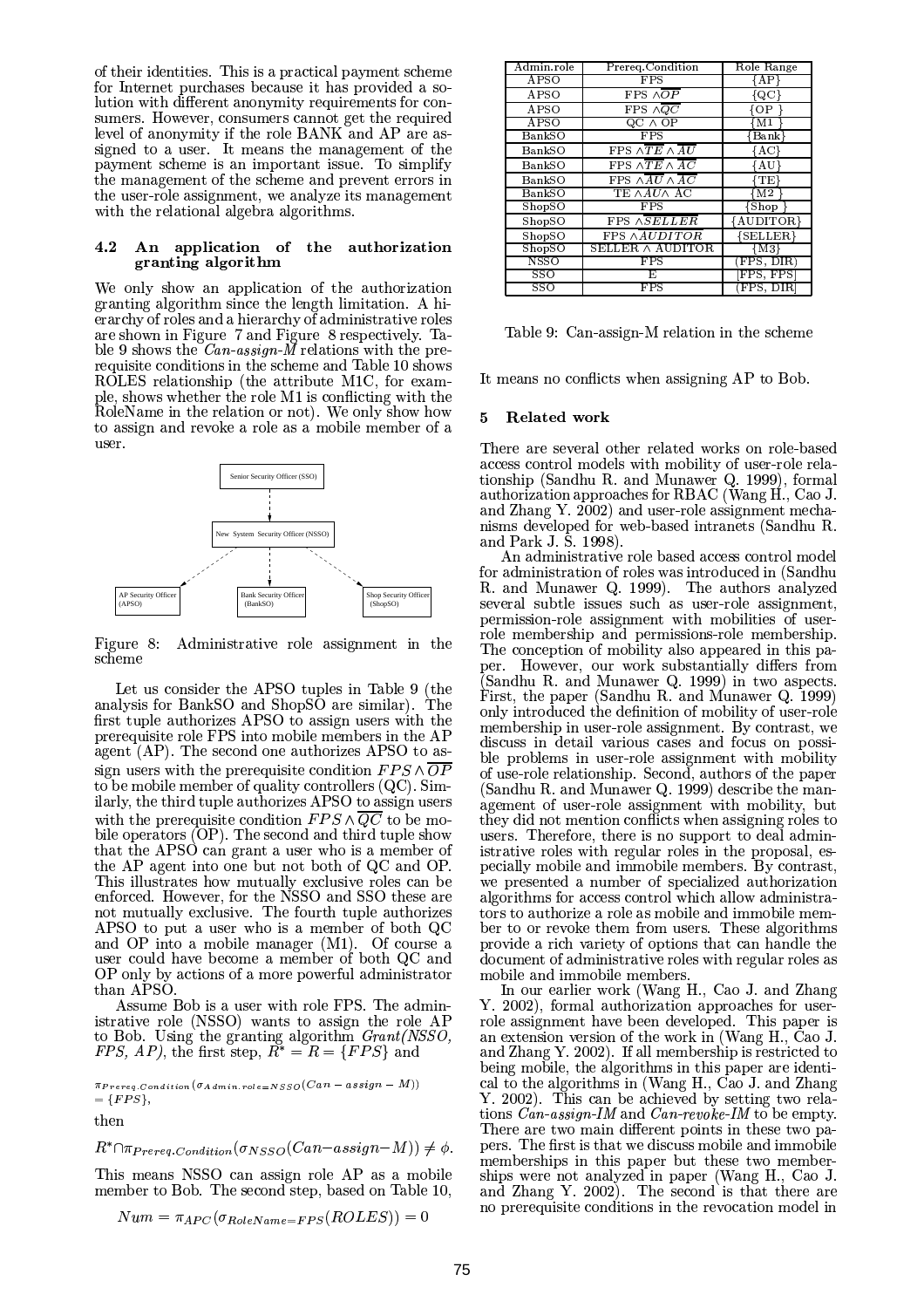

The Manager inherits the Operator<br>and Quality controler. They are<br>employees

The Manager inherits the Teller, Auditor and Account\_re<br>they are employees. The Account\_rep has DSD relatons<br>with the Teller, SSD relationship with the Audi int\_rep The manager inherits the Saler and the<br>Auditor, they are employees. The Saler<br>has DSD relationship with the Auditor.



| RoleName                 | EC           | FPSC         | $_{\rm APC}$ | $_{\rm QCC}$ | OPC          | M1C          | $_{\rm Bac}$ | TEC  | ACC          | AUC      | $_{\rm M2C}$ | ShC          | SAC              | AU3C     | M3C          | $_{\rm {Dic}}$ |
|--------------------------|--------------|--------------|--------------|--------------|--------------|--------------|--------------|------|--------------|----------|--------------|--------------|------------------|----------|--------------|----------------|
| E.                       | $\bf{0}$     | $\mathbf{0}$ | 0            | $\mathbf{0}$ | $\mathbf{0}$ | $\Omega$     | 0            | 0    | $\mathbf{0}$ | $\bf{0}$ | 0            | $\Omega$     | $\Omega$         | 0        | $\bf{0}$     | $\mathbf{0}$   |
| ${\rm FPS}$              | $\mathbf{0}$ | $\bf{0}$     | 0            | $\bf{0}$     | $\bf{0}$     | 0            | 0            | 0    | $\bf{0}$     | 0        | $\bf{0}$     | $\bf{0}$     | $\Omega$         | $\bf{0}$ | $\bf{0}$     | $\mathbf{0}$   |
| AΡ                       | $\bf{0}$     | $\mathbf{0}$ | 0            | $\bf{0}$     | $\bf{0}$     | 0            | - 1          | - 1  | - 1          | $^{-1}$  | $-1$         | - 1          | -1               | $-1$     | $-1$         | $\bf{0}$       |
| QC                       | $\bf{0}$     | $\mathbf{0}$ | 0            | $\bf{0}$     | $-1$         | $\Omega$     | $-1$         | $-1$ | $-1$         | $-1$     | $-1$         | $-1$         | $-1$             | $-1$     | $-1$         | $\mathbf{0}$   |
| ΟP                       | $\bf{0}$     | $\mathbf{0}$ | 0            | -1           | $\mathbf{0}$ | $\mathbf{0}$ | $-1$         | $-1$ | $-1$         | $^{-1}$  | $-1$         | -1           | $-1$             | $-1$     | $-1$         | $\mathbf{0}$   |
| M <sub>1</sub>           | $\Omega$     | $\mathbf{0}$ | 0            | $\bf{0}$     | $\bf{0}$     | $\mathbf{0}$ | $-1$         | $-1$ | -1           | $-1$     | $^{-1}$      | -1           | -1               | $-1$     | $-1$         | $\mathbf{0}$   |
| Bank                     | $\Omega$     | 0            | -1           | -1           | $-1$         | $-1$         | 0            | 0    | $\bf{0}$     | $\Omega$ | 0            | -1           | $-1$             | $-1$     | $-1$         | $\bf{0}$       |
| TЕ                       | $\bf{0}$     | $\mathbf{0}$ | -1           | -1           | -1           | - 1          | 0            | 0    | $\mathbf{0}$ | $-1$     | $\bf{0}$     | -1           | $-1$             | $-1$     | $-1$         | $\mathbf{0}$   |
| $_{\rm AC}$              | $\bf{0}$     | $\mathbf{0}$ | - 1          | $-1$         | $^{-1}$      | $-1$         | $\Omega$     | 0    | $\bf{0}$     | $-1$     | $\Omega$     | $-1$         | -1               | $-1$     | $-1$         | $\bf{0}$       |
| ΑU                       | $\Omega$     | $\mathbf{0}$ | -1           | -1           | -1           | - 1          | 0            | -1   | -1           | $\Omega$ | $\bf{0}$     | -1           | $-1$             | -1       | $-1$         | $\mathbf{0}$   |
| $\overline{\mathrm{M2}}$ | 0            | $\bf{0}$     | $-1$         | $-1$         | -1           | -1           | 0            | 0    | 0            | $\Omega$ | $\Omega$     | -1           | $-1$             | $-1$     | $-1$         | $\mathbf{0}$   |
| Shop                     | $\bf{0}$     | $\mathbf{0}$ | - 1          | $-1$         | -1           | - 1          | $-1$         | $-1$ | -1           | $^{-1}$  | $^{-1}$      | $\mathbf{0}$ | $\Omega$         | 0        | $\mathbf{0}$ | $\mathbf{0}$   |
| <b>SELLER</b>            | $\bf{0}$     | $\mathbf{0}$ | $-1$         | -1           | $-1$         | $-1$         | $-1$         | $-1$ | $-1$         | $-1$     | $-1$         | $\bf{0}$     | $\theta$         | $-1$     | $\bf{0}$     | $\bf{0}$       |
| AUDITOR                  | 0            | $\mathbf{0}$ | - 1          | -1           | -1           | -1           | $-1$         | $-1$ | $-1$         | $-1$     | $-1$         | $\bf{0}$     | $-1$             | 0        | $\mathbf{0}$ | $\mathbf{0}$   |
| M <sub>3</sub>           | $\bf{0}$     | $\bf{0}$     | - 1          | $-1$         | $-1$         | $-1$         | $-1$         | $-1$ | -1           | $-1$     | $-1$         | $\bf{0}$     | $\boldsymbol{0}$ | 0        | 0            | $\bf{0}$       |
| Director                 | $\bf{0}$     | $\bf{0}$     | $\bf{0}$     | $\bf{0}$     | $\bf{0}$     | $\mathbf{0}$ | 0            | 0    | $\bf{0}$     | $\bf{0}$ | $\bf{0}$     | 0            | $\bf{0}$         | $\bf{0}$ | $\bf{0}$     | $\bf{0}$       |

Table 10: ROLES in the payment scheme